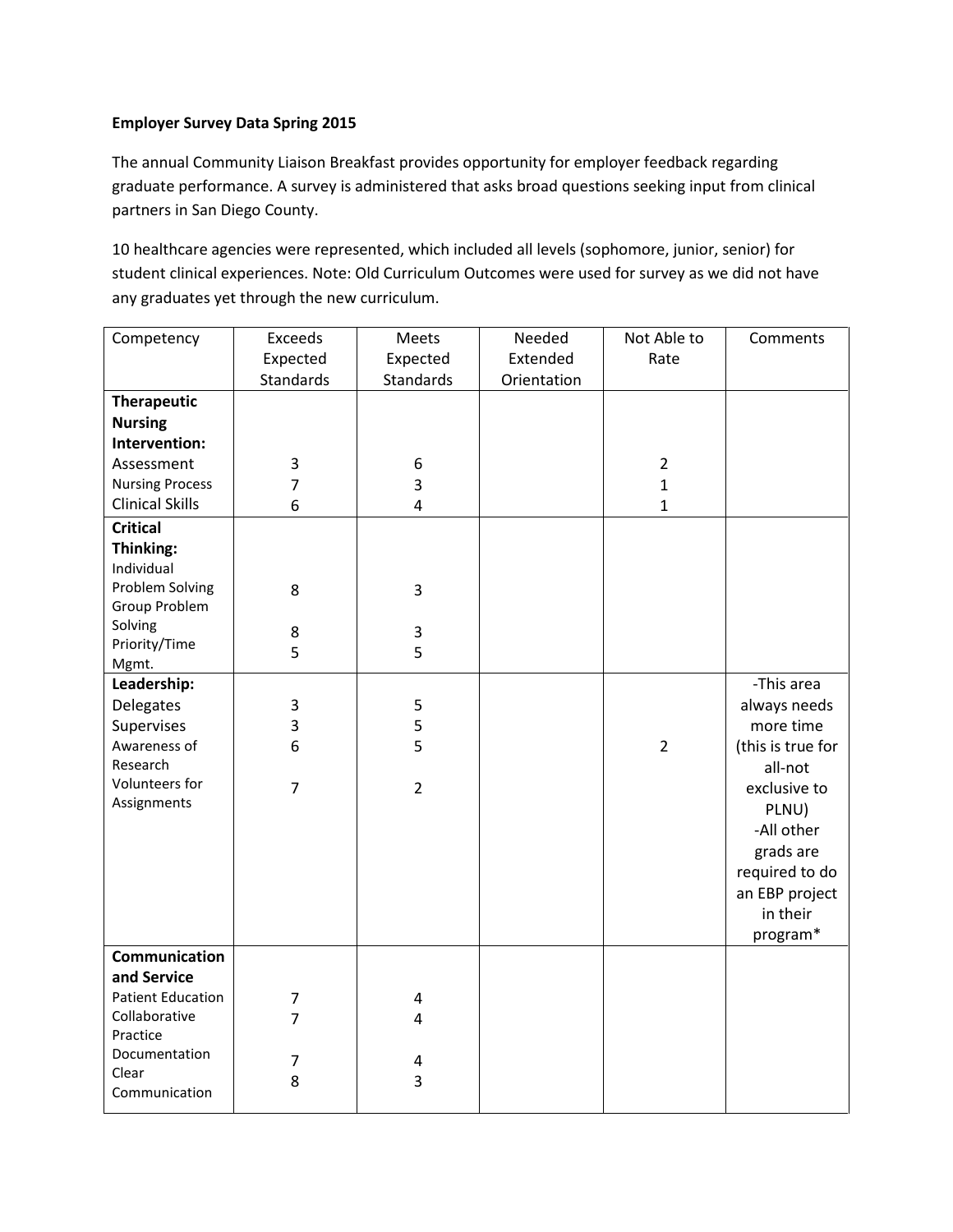| Spiritual              |   |  |  |
|------------------------|---|--|--|
| Cultural &             | ت |  |  |
| <b>Spiritual Needs</b> |   |  |  |
| Integrated into        |   |  |  |
| Care                   |   |  |  |

\*In the SON Curriculum, students complete 2 EBP projects and present them in a public forum

Strengths of PLNU grads included:

- Care
- Open to change
- Clear understanding of EBP
- Desire to learn and work hard
- Professionalism
- Connections with patients
- Respectful
- Spiritual underpinning
- Polite
- Honored to partner with PLNU
- Grounded and well-rounded
- Willingness to get dirty

Issues facing healthcare that affect transition to practice included:

- Healthcare reform
- Working with interdisciplinary teams
- Health literacy
- Basic hygiene
- Exposure to non-hospital roles

Ways to strengthen graduate performance included:

- Problem identification
- End of life
- Time management
- Knowledge of the CA Board of Registered Nursing
- Knowledge of ANA documents

Assessment Plan moving forward:

Continue to monitor for knowledge related to healthcare reform, ANA documents, and the CA Board of Nursing (all were incorporated in NSG 470 Leadership and/or NSG 480 Capstone).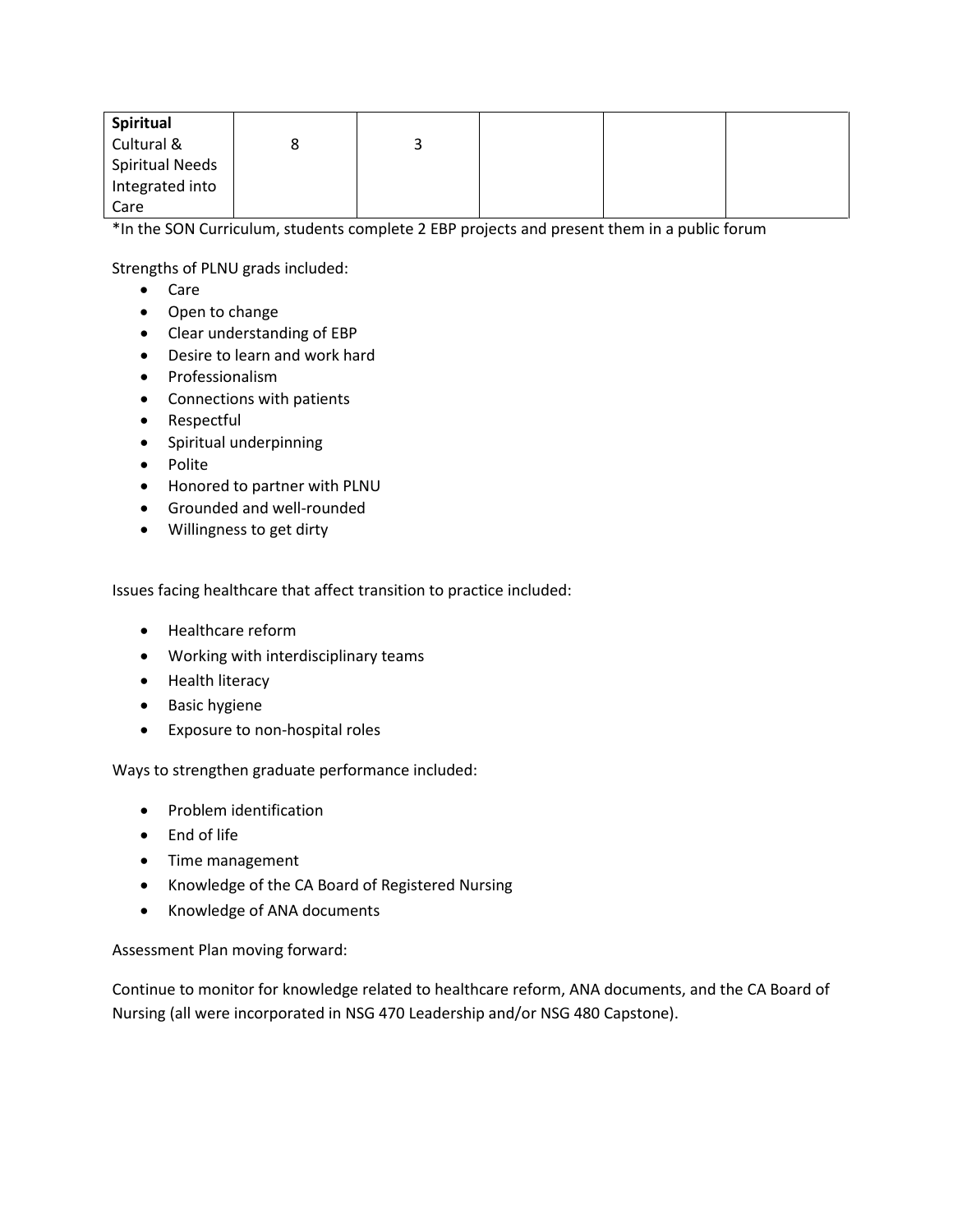## **Employer Survey Data Spring 2014**

The annual Community Liaison Breakfast provides opportunity for employer feedback regarding graduate performance. A survey is administered that asks broad questions seeking input from clinical partners in San Diego County.

Nine healthcare agencies were represented, which included all levels (sophomore, junior, senior) for student clinical experiences. Note: Old Curriculum Outcomes were used for survey as we did not have any graduates yet through the new curriculum.

| Competency                          | Exceeds          | Meets          | Needed      | Not Able to    | Comments |
|-------------------------------------|------------------|----------------|-------------|----------------|----------|
|                                     | Expected         | Expected       | Extended    | Rate           |          |
|                                     | Standards        | Standards      | Orientation |                |          |
| <b>Therapeutic</b>                  |                  |                |             |                |          |
| <b>Nursing</b>                      |                  |                |             |                |          |
| Intervention:                       |                  |                |             |                |          |
| Assessment                          | $\pmb{4}$        | 3              |             | $\overline{2}$ |          |
| <b>Nursing Process</b>              | $\overline{7}$   | $\mathbf 1$    |             |                |          |
| <b>Clinical Skills</b>              | 6                | $\overline{2}$ |             |                |          |
| <b>Critical</b>                     |                  |                |             |                |          |
| Thinking:                           |                  |                |             |                |          |
| Individual                          |                  |                |             |                |          |
| Problem Solving                     | 5                | 3              |             |                |          |
| Group Problem                       |                  |                |             |                |          |
| Solving                             | $\boldsymbol{6}$ | $\mathbf{1}$   |             | $\mathbf 1$    |          |
| Priority/Time                       | $\overline{4}$   | $\overline{2}$ |             | $\mathbf{1}$   |          |
| Mgmt.                               |                  |                |             |                |          |
| Leadership:                         |                  |                |             |                |          |
| Delegates                           | $\mathbf{1}$     | $\overline{2}$ |             |                |          |
| Supervises                          | $\overline{2}$   | $\overline{2}$ |             |                |          |
| Awareness of                        | 5                | $\mathbf{1}$   |             | $\overline{2}$ |          |
| Research                            |                  |                |             |                |          |
| Volunteers for                      | 5                | $\mathbf{1}$   |             | $\overline{3}$ |          |
| Assignments<br><b>Communication</b> |                  |                |             |                |          |
| and Service                         |                  |                |             |                |          |
| <b>Patient Education</b>            | 7                | $\mathbf{1}$   |             |                |          |
| Collaborative                       | $\overline{7}$   | $\mathbf{1}$   |             |                |          |
| Practice                            |                  |                |             |                |          |
| Documentation                       | 5                | $\mathbf{1}$   |             | $\overline{2}$ |          |
| Clear                               | $\overline{7}$   |                |             |                |          |
| Communication                       |                  | $\mathbf{1}$   |             |                |          |
| <b>Spiritual</b>                    |                  |                |             |                |          |
| Cultural &                          | 6                | $\mathbf{1}$   |             | 1              |          |
| <b>Spiritual Needs</b>              |                  |                |             |                |          |
| Integrated into                     |                  |                |             |                |          |
|                                     |                  |                |             |                |          |
| Care                                |                  |                |             |                |          |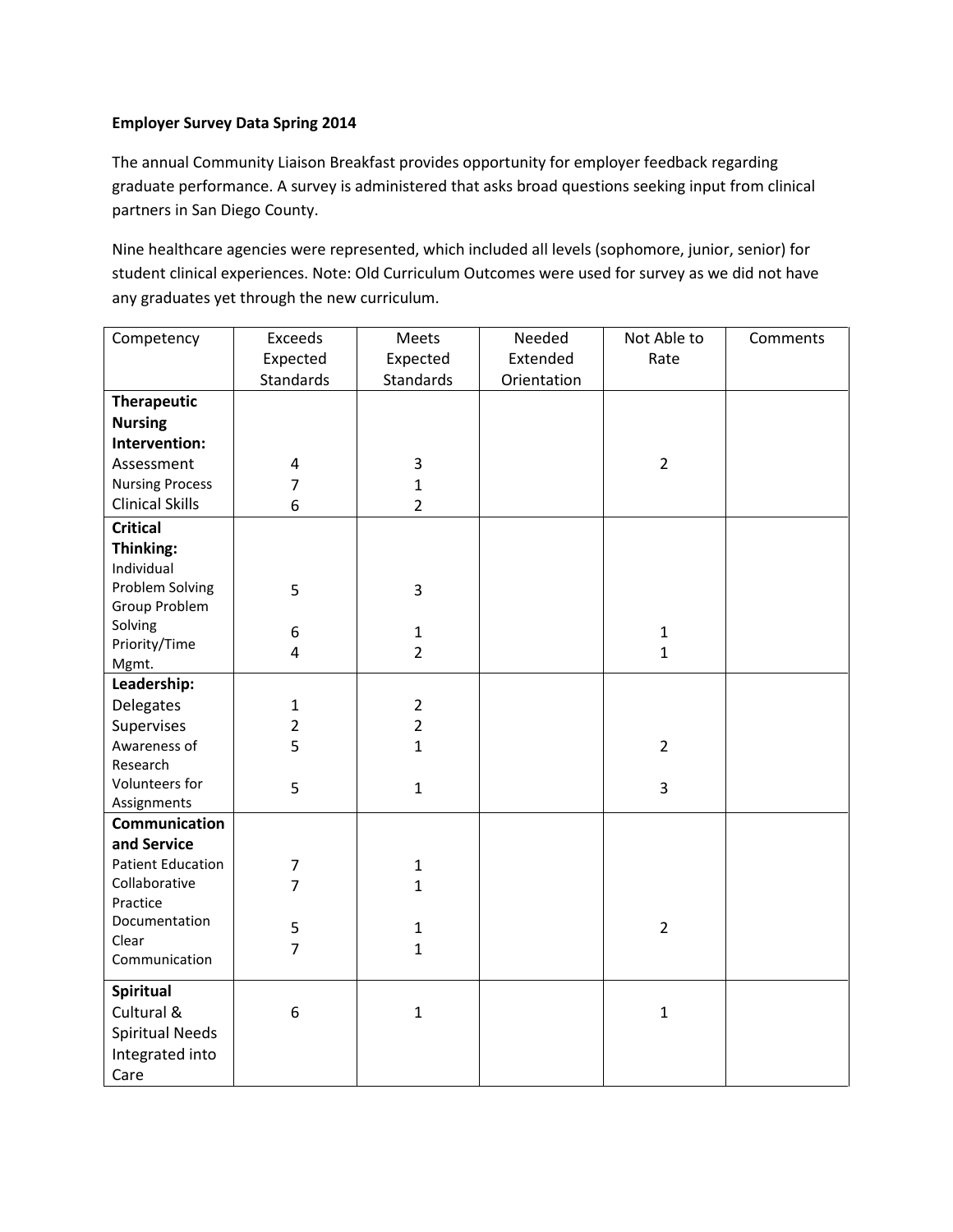Strengths of PLNU grads included:

- Professionalism
- Commitment to care
- Compassion
- Comportment
- Dedicated
- Respectful
- Prepared

Issues facing healthcare that affect transition to practice included:

- Simulation of sentinel/disaster events
- Healthcare economics
- The Affordable Healthcare Act (ACA)

Ways to strengthen graduate performance included:

- Lack of general knowledge regarding nurse integrity, scope of practice and the professional role
- Spanish speaking

### Response Plan:

- Emphasize scope of practice and professional role in Capstone Fall 2014-Done.
- Collaboration with local paramedic program for Disaster Management-Done.

Assessment Plan moving forward:

- Continue to assess employers for gaps in the curriculum or issues related to transition to practice
- Continue to assess for ACA and healthcare economics incorporation into the curriculum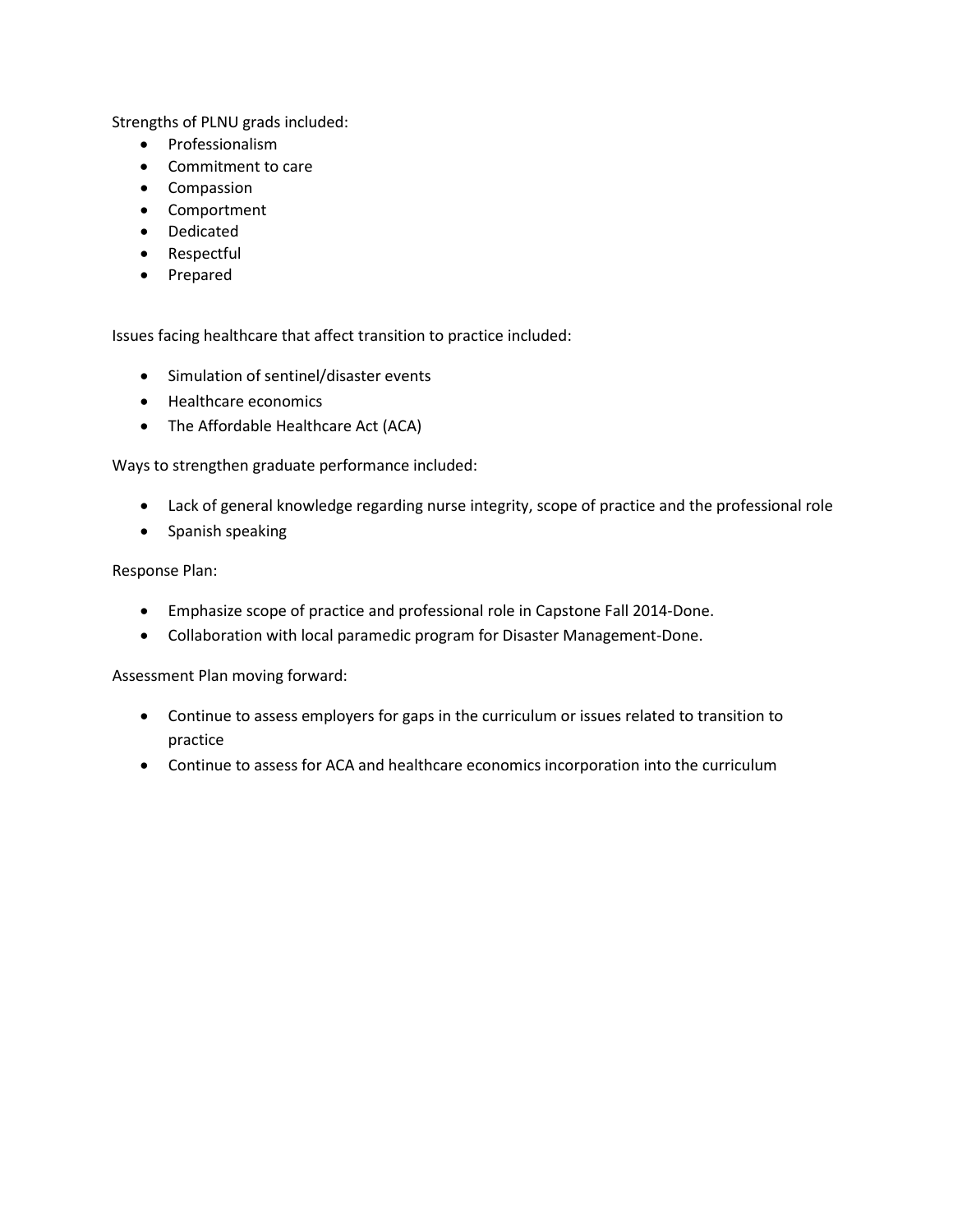# **Employer Survey Spring 2013**

The annual Community Liaison Breakfast provides opportunity for employer feedback regarding graduate performance. A survey is administered that asks broad questions seeking input from clinical partners in San Diego County.

18 employers represented 11 healthcare agencies, which included all levels (sophomore, junior, senior) for student clinical experiences.

| Competency                                                                                                              | Exceeds           | Meets                                                   | Needed      | Not Able to                                                  | Comments                                                                                                                                                                                                                                                         |
|-------------------------------------------------------------------------------------------------------------------------|-------------------|---------------------------------------------------------|-------------|--------------------------------------------------------------|------------------------------------------------------------------------------------------------------------------------------------------------------------------------------------------------------------------------------------------------------------------|
|                                                                                                                         | Expected          | Expected                                                | Extended    | Rate                                                         |                                                                                                                                                                                                                                                                  |
|                                                                                                                         | Standards         | <b>Standards</b>                                        | Orientation |                                                              |                                                                                                                                                                                                                                                                  |
| <b>Therapeutic</b><br><b>Nursing</b><br>Intervention:<br>Assessment<br><b>Nursing Process</b><br><b>Clinical Skills</b> | 11<br>14<br>10    | 5<br>$\overline{2}$<br>6                                |             | $\mathbf 1$<br>$\mathbf{1}$<br>$\mathbf{1}$                  | -I do not<br>interact<br>directly with<br>any new grads<br>in the 5 Scripps<br>facilities, but I<br>hear good<br>comments<br>about them<br>from staff.<br>-Students who<br>have<br>participated in<br>the VA Valor<br>program<br>usually exceed<br>expectations. |
| <b>Critical</b><br>Thinking:<br>Individual<br>Problem Solving<br>Group Problem<br>Solving                               | 11<br>10          | 6<br>$\overline{7}$                                     |             |                                                              |                                                                                                                                                                                                                                                                  |
| Priority/Time<br>Mgmt.                                                                                                  | 9                 | 8                                                       |             |                                                              |                                                                                                                                                                                                                                                                  |
|                                                                                                                         |                   |                                                         |             |                                                              |                                                                                                                                                                                                                                                                  |
| Leadership:<br>Delegates<br>Supervises<br>Awareness of<br>Research<br>Volunteers for<br>Assignments                     | 6<br>6<br>13<br>9 | $\overline{7}$<br>6<br>$\overline{2}$<br>$\overline{4}$ |             | $\mathbf{3}$<br>$\overline{\mathbf{4}}$<br>$\mathbf{1}$<br>3 |                                                                                                                                                                                                                                                                  |
| Communication<br>and Service                                                                                            |                   |                                                         |             |                                                              |                                                                                                                                                                                                                                                                  |
| <b>Patient Education</b>                                                                                                | 15                | $\overline{2}$                                          |             |                                                              |                                                                                                                                                                                                                                                                  |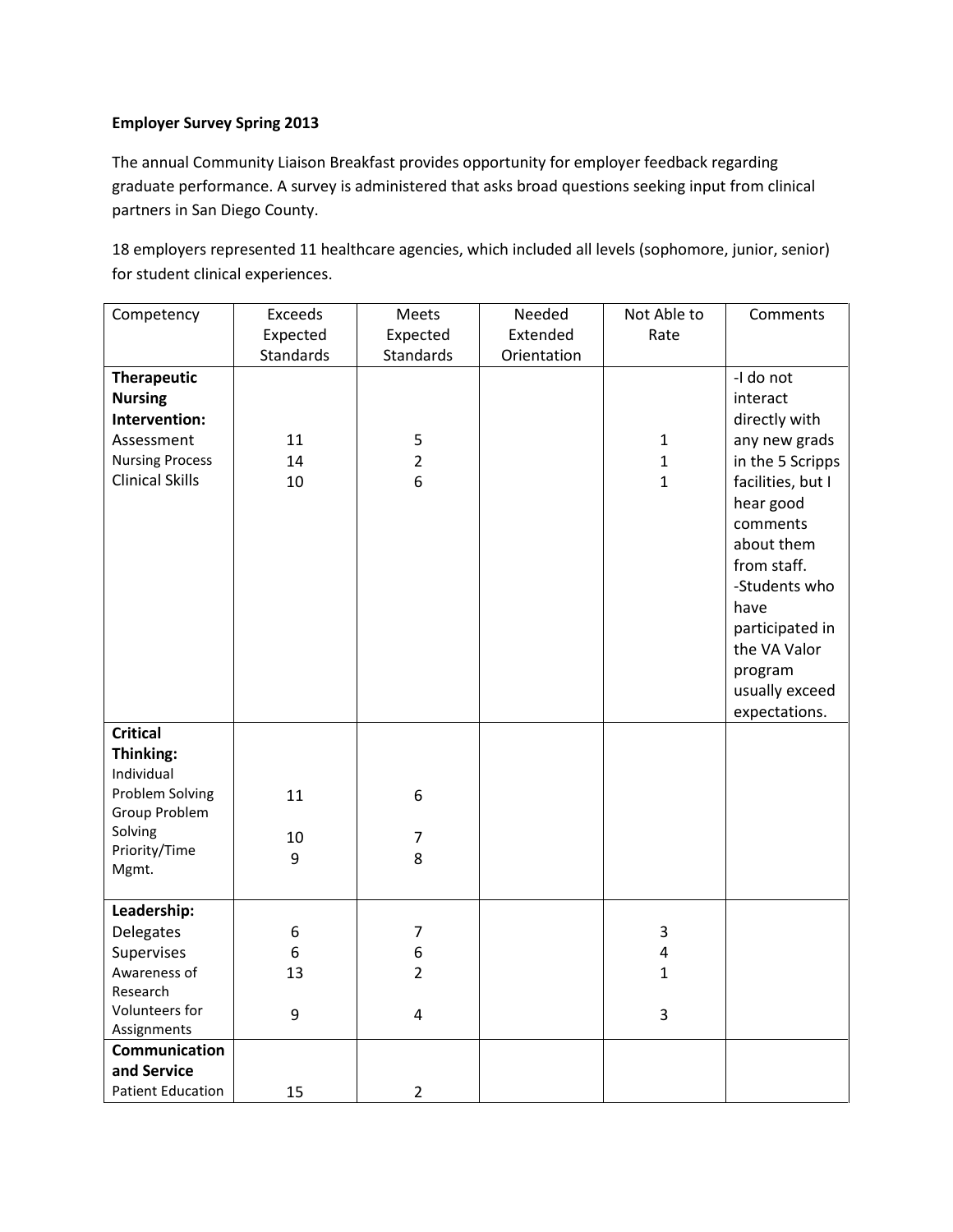| Collaborative<br>Practice<br>Documentation<br>Clear<br>Communication         | 12<br>10<br>12 | 4<br>6<br>5 |   |                                                                                                                                      |
|------------------------------------------------------------------------------|----------------|-------------|---|--------------------------------------------------------------------------------------------------------------------------------------|
| Spiritual<br>Cultural &<br><b>Spiritual Needs</b><br>Integrated into<br>Care | 16             |             | 1 | Faith-based<br>education has<br>influenced a<br>special<br>awareness and<br>ability to<br>integrate<br>spiritual needs<br>into care. |

Strengths of PLNU graduates included:

- Respectful
- Prepared
- Knowledge of evidence based practice
- Communication skills
- Holistic care
- Compassionate care
- Advocacy
- Professionalism
- Critical thinking
- Strong ethical values
- Enthusiasm

Issues facing healthcare that affect transition to practice included:

- Magnet designation
- Healthcare reform
- Simulation learning
- Core measures

Ways to strengthen graduate performance included:

- Time management
- Simulation

Response Plan:

• Grant application for high fidelity mannikins

Assessment Plan moving forward:

Continue to assess for quality improvement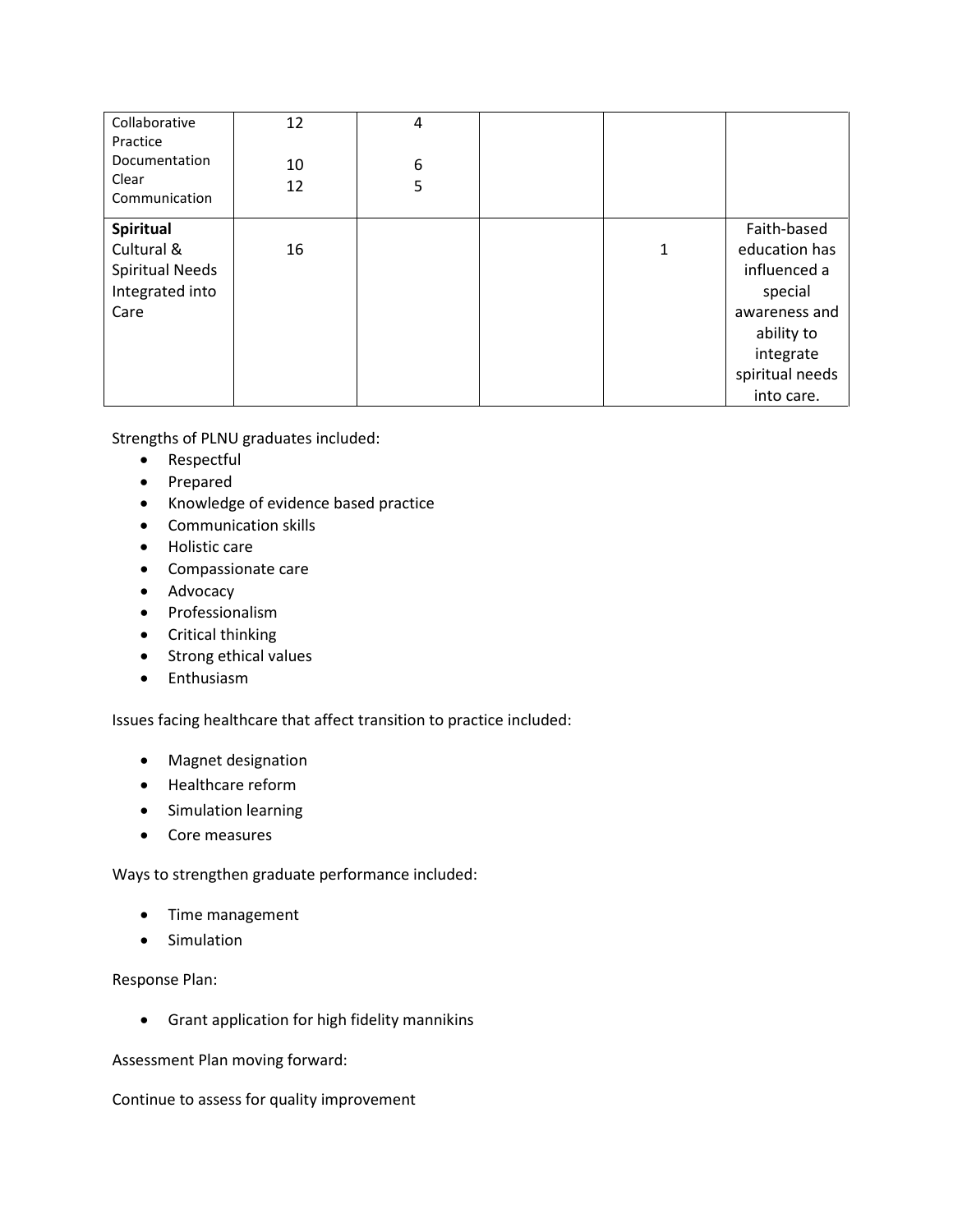# **Employer Survey Spring 2012**

The annual Community Liaison Breakfast provides opportunity for employer feedback regarding graduate performance. A survey is administered that asks broad questions seeking input from clinical partners in San Diego County.

24 employers represented 14 healthcare agencies, which included all levels (sophomore, junior, senior) for student clinical experiences.

| Competency                    | Exceeds   | Meets                   | Needed      | Not Able to    | Comments           |
|-------------------------------|-----------|-------------------------|-------------|----------------|--------------------|
|                               | Expected  | Expected                | Extended    | Rate           |                    |
|                               | Standards | Standards               | Orientation |                |                    |
| <b>Therapeutic</b>            |           |                         |             |                | -Love holistic     |
| <b>Nursing</b>                |           |                         |             |                | approach!          |
| Intervention:                 |           |                         |             |                | -I am always       |
| Assessment                    | 12        | $\overline{7}$          |             | $\mathbf{3}$   | thrilled to have a |
| <b>Nursing Process</b>        | 14        | 6                       |             | $\overline{2}$ | PLNU student/      |
| <b>Clinical Skills</b>        | 12        | $\overline{7}$          |             | $\overline{3}$ | new graduate       |
|                               |           |                         |             |                | joining our        |
|                               |           |                         |             |                | nursing service    |
|                               |           |                         |             |                | approach to        |
|                               |           |                         |             |                | veterans builds a  |
|                               |           |                         |             |                | strong             |
|                               |           |                         |             |                | therapeutic bond   |
|                               |           |                         |             |                | with our patients. |
| <b>Critical</b>               |           |                         |             |                |                    |
| Thinking:                     |           |                         |             |                |                    |
| Individual                    |           |                         |             |                |                    |
| Problem Solving               | 18        | $\overline{4}$          |             | $\mathbf{1}$   |                    |
| Group Problem                 |           |                         |             |                |                    |
| Solving                       | 16        | $\overline{\mathbf{4}}$ |             | $\mathbf{1}$   |                    |
| Priority/Time                 | 16        | 9                       |             | $\mathbf{1}$   |                    |
| Mgmt.                         |           |                         |             |                |                    |
| Leadership:                   |           |                         |             |                |                    |
| Delegates                     | 10        | $\overline{7}$          |             | 5              |                    |
| Supervises                    | 10        | $\overline{7}$          |             | 5              |                    |
| Awareness of                  | 14        | 5                       |             | $\overline{3}$ |                    |
| Research                      |           |                         |             |                |                    |
| Volunteers for<br>Assignments | 11        | $\boldsymbol{6}$        |             | 5              |                    |
| Communication                 |           |                         |             |                |                    |
| and Service                   |           |                         |             |                |                    |
| <b>Patient Education</b>      | 15        | $\boldsymbol{6}$        |             | $\mathbf 1$    |                    |
| Collaborative                 | 14        | 8                       |             | $\mathbf{1}$   |                    |
| Practice                      |           |                         |             |                |                    |
| Documentation                 | 12        | 6                       |             | 3              |                    |
| Clear                         | 17        | 4                       |             | $\mathbf{1}$   |                    |
| Communication                 |           |                         |             |                |                    |